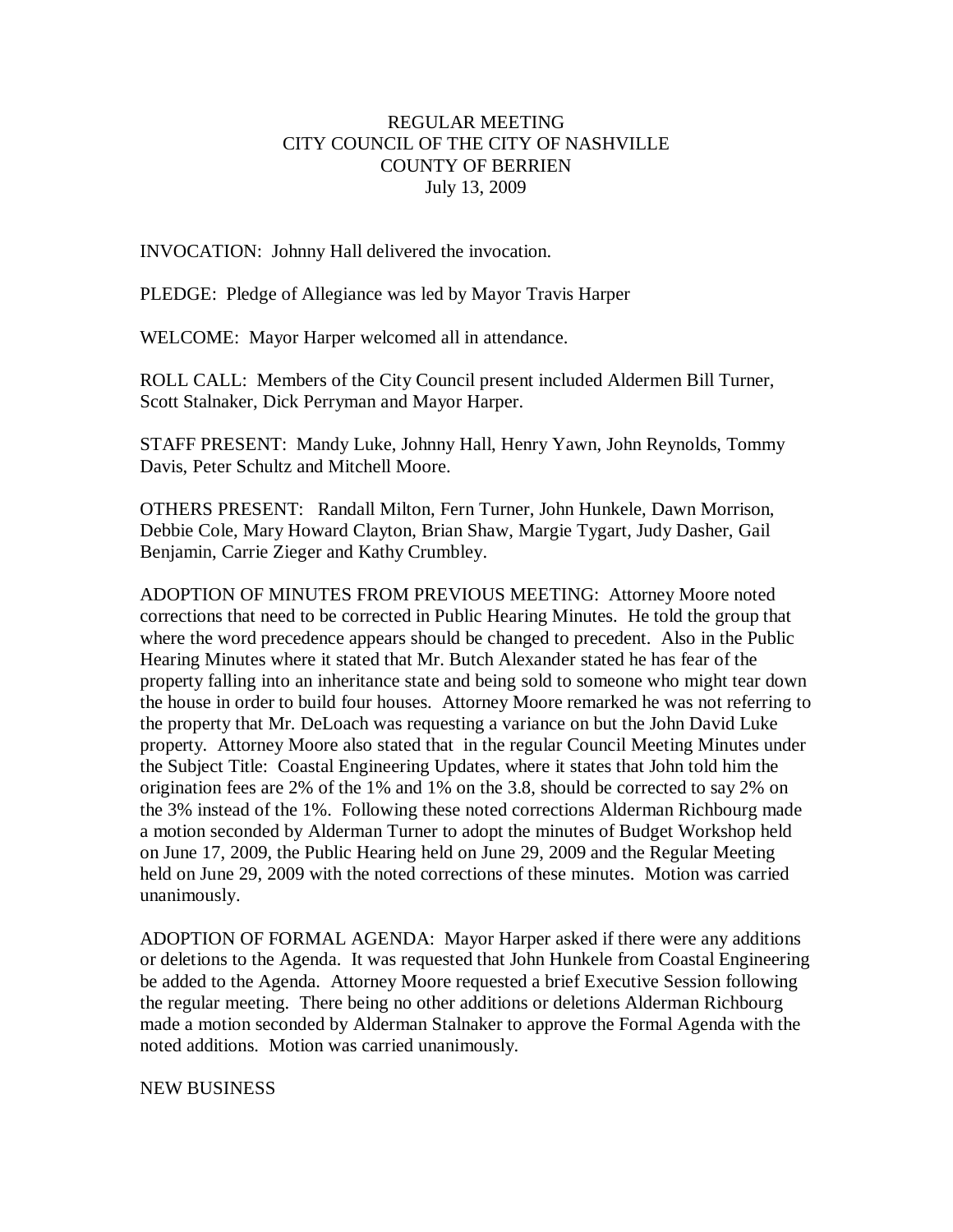1. LIBRARY BOARD BUDGET REQUEST – MARY HOWARD CLAYTON - Mrs. Clayton informed the group that she along with the Library Board are here to address the letter received from the City Manager regarding the reduction in the City's donation to the Library for the next fiscal year. She then introduced the members of her board that are present. She told the group that Mr. Brian Shaw will be the spokesperson for the group. Mr. Shaw began by stating he is not only a representative for the Library Board but a citizen of Nashville as well as one who is a regular consumer of products in the City. He expressed appreciation to the Mayor and Council for their contributions they have made in their official capacity as well in their professional lives. He echoed Mrs. Clayton's statement for their reason for being here. He remarked he fully understands the City's need to reduce the budget. He told the group that 16% of the board's budget depends heavily on local donations. He emphasized the Library needs local assistance. Mr. Shaw continued by informing the group of the various services offered to the public by the Library. He told the group that they have seen a 60% increase in use of computers especially since so many people are out of work. He stated that when hard times hit the volume goes up. He informed the group that the local library had more participation in youth reading than others in the region. He told the group that the staff have to do a lot of hands on things since some folks are unfamiliar with the use of computers. Mr. Shaw stressed to the Mayor and Council the need for continued funding. He explained to the group about the Maintenance of Effort Agreement they have to have with the state. He said anytime there is a reduction or cut in funding the state will reduce or cut the Library's funding. He stated if the budget is reduced they will have no choice but to submit a waiver of Maintenance of Effort to the state. He explained the process that has to take place because of a reduction in funding. He informed the City Officials regarding the documentation they would have to submit to justify the reduction in funding. Mr. Shaw asked the Mayor and Council to reconsider the budget reduction and he appealed to their better judgment on this decision. Mayor Harper asked when the City increased their donation to the Library did the State follow suit with an increase. Mr. Shaw responded no that unfortunately they don't consider this. He told the group he did not know what kind of impact the reduction would have since they would also loose federal funding as well. He commented this would have a dominos affect. He told the group that he understands the difficulty of the constraints on the City now however the Library is one of our greatest assets. Alderman Perryman remarked that a \$200.00 reduction could actually become a \$1,000.00. Mr. Shaw explained that it could. Alderman Perryman discussed the increase in Patron Registration. Mrs. Clayton elaborated on the increase in the registration. Alderman Turner asked if it is necessary that the City make a decision now. Mrs. Clayton responded yes. There was a discussion on the Budget Public Hearing on Tuesday evening. Alderman Turner told the group that he had supported every increase but this particular decision has been the worse for him to make. He remarked that he would sure favor an increase at a later date if we could slide it in. Mrs. Clayton stated if the City could maintain the current funding it would certainly help. Alderman Stalnaker told the group we could install it now but reduce it later if we ran short. He added that he would like to proceed with this now. He talked about there being some cut back with an employee retiring and working part time. Alderman Stalnaker also talked about the huge affect it would have on the city should the library loose funding. He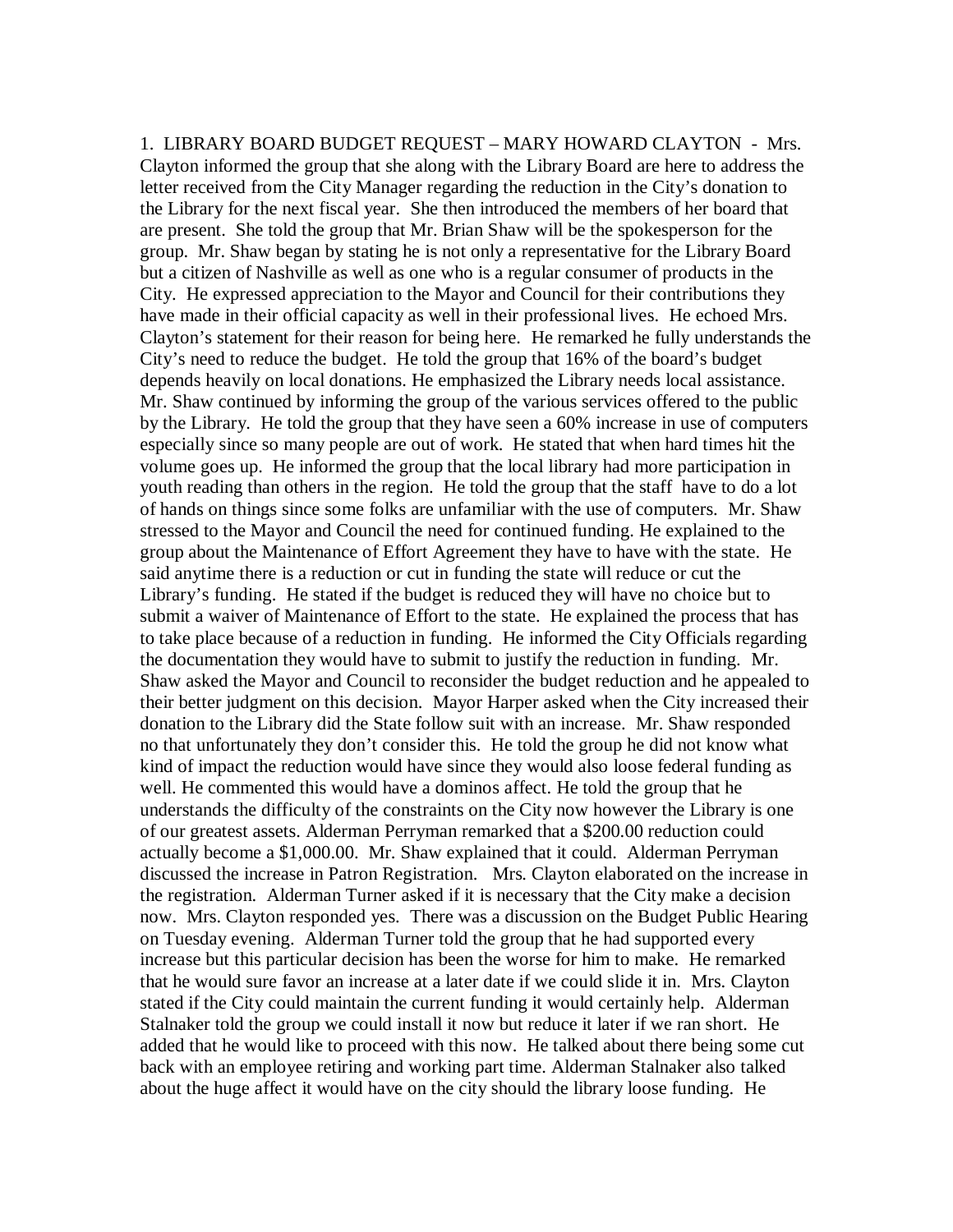added if we can't find the funding to keep the donation at its current amount then he would not be opposed to cutting his pay by 5%. Mrs. Clayton explained how the local funding is used. Alderman Stalnaker commented that there is too much at stake to cut the funding. Mrs. Clayton informed the group that they had over 4,000 to come through the library in the month of June. She stated they averaged 150 per day which has increased over the last few months. Mandy Luke questioned if part of this number involved the reading programs for the children. Mrs. Clayton told the group there had been 1,693 hits on the computer. She added that some of these were of course children who might have played games. She added they have seen an increase in the use of the computers by adults since the economy has been bad. Ms. Zeiger informed the group that Mrs. Clayton is a good manager and that the library is growing. Alderman Perryman was impressed regarding the 112 Library cards being issued during the month of June. Ms. Zeiger commented if they had more staff they could offer more services. She added at the present time they do not have enough. She stated that out of the five counties, Berrien County is growing very fast and they cannot meet the numbers. It was stated that more children come through here than in Tift County. Mrs. Clayton told the group that a lot of city people come in to use the Library. She informed the group that the Library's Fiscal Year began July 1st. Following some discussion Alderman Richbourg remarked that the general consensus of the group is to leave the donation the same for the present time. The group then thanked the Mayor and Council.

2. COASTAL ENGINEERING UPDATE ON FUNDING – JOHN HUNKELE Mr. Hunkele began by stating that at the last Council Meeting they had discussed various funding options for the wastewater treatment project. He said there are a lot of unanswered questions. Mr. Hunkele discussed with the group about the GEFA loan with the 3.81% rate for 20 years with a 1% closing cost. He told the group that with the GEFA loan we could get funding in 8 to 10 weeks. He stated that everything has been done and we could file the application tomorrow if necessary. He said if acted on the City could get the money in September. Mr. Hunkele talked with the group about the Consent Order. He stated construction could be started on Phase I of the project. He informed the group that he already has the request for the application with USDA for 2.75%, forty (40) year loan. He noted that the down side to this one is that a Public Notice has to be run for 60 days. The other down side being the additional documentation required for this. He stated that the Environmental Report is 70 pages under this program. He added that we couldn't get funding for a year and fines could be incurred because of the time frame imposed by the Consent Order. Mr. Hunkele discussed with the group concerning better bidding from contractors because of the economic storm. It was pointed out that if the City went with USDA for 20 years at 2.75% it would be cheaper. There was some discussion on the comparison of the different rate structures and the length of loans from GEFA and USDA. Alderman Richbourg pointed out that in comparing USDA at 2.75% for 20 year loan length and the 1% at the end with GEFA with the 3.00% for 20 years with 2% at the end, the difference is about \$900,000.00. He asked Mr. Hunkele how long would it take in getting the GEFA 3% loan. Mr. Hunkele responded that we would still be behind with the Consent Order date. Alderman Turner asked if we had it approved prior to the date would it help with the Consent Order. Mr. Hunkele explained that it would. Alderman Richbourg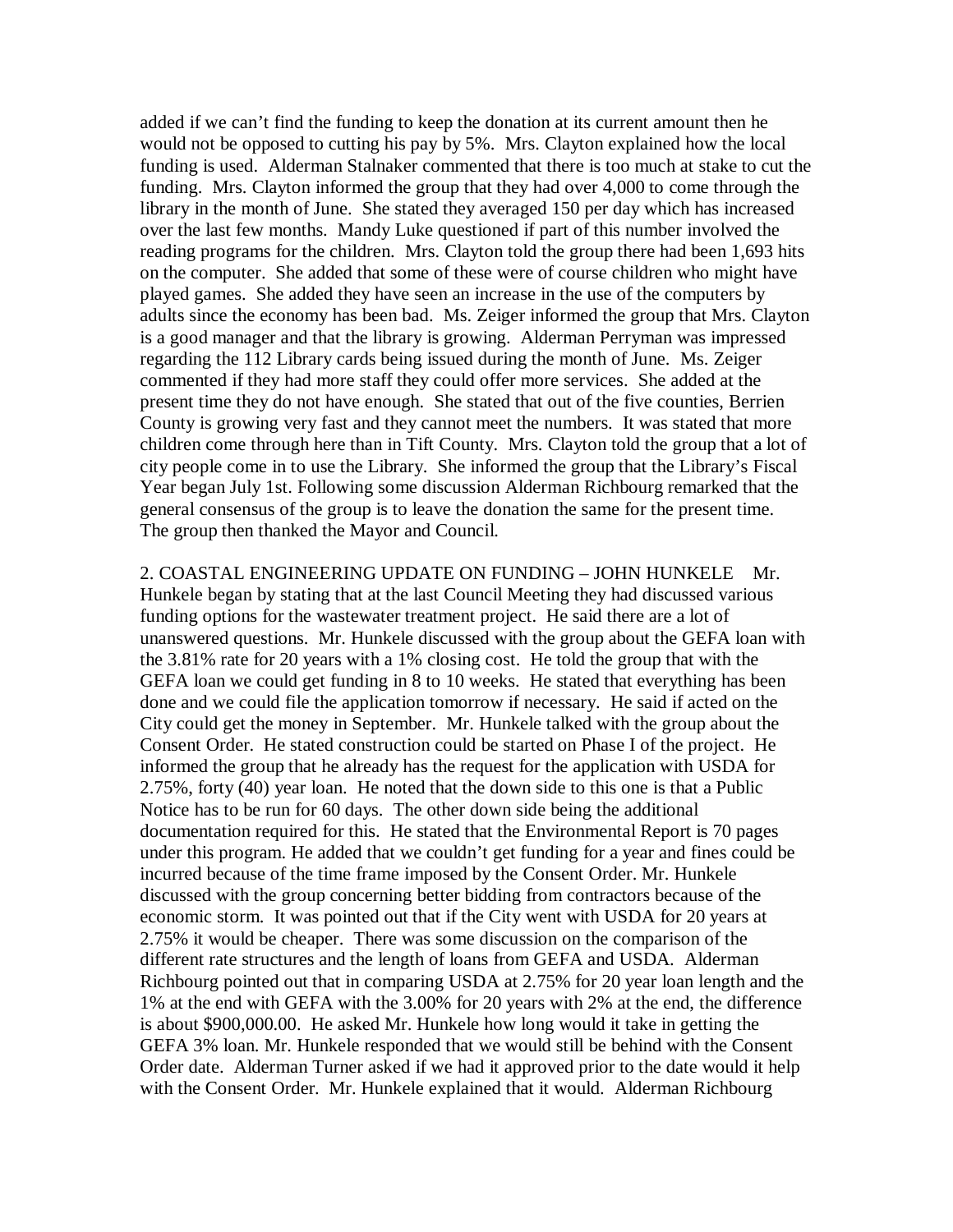asked about the Stimulus money and the being shovel ready projects. Mr. Hunkele responded that the City is still on the Comprehensive List, but way done on the list. Alderman Richbourg commented that if the City went with the GEFA loan it could be one and half million dollars cheaper. There was some discussion regarding the Stimulus money and the Comprehensive list. Mayor Harper also discussed the possibility of getting Stimulus money even if we had already started with the project. Mr. Hunkele emphasized that time is critical with this project due to the Consent Order from EPD. Alderman Perryman discussed with the group that the 3.81% rate would be quadrupled as compared to the other rates. He talked about the \$600,000 payment in comparison which would create \$138,000 more. Mr. Hunkele remarked that we are not comparing apples to apples here. Alderman Richbourg stated he doesn't think the 3.81% is a bad rate. Alderman Perryman again expressed his concern about the big difference. There was some discussion about the City's eligibility for the One Georgia monies. In the discussion it was noted that to be eligible 6,000 gallons would have to be increased by 1.5% of the medium income. Alderman Perryman told the group we are looking at combining two loans into one which would be \$225,000 a year with 40 years versus 20 years. He stated he concern is having to meet higher payments and getting ourselves into a situation. Alderman Richbourg mentioned that Bill Powell of Georgia Rural Water had came and told us what our rates should be in order to make the loan payment. Ms. Luke reminded the group that we did not implement the rates he had recommended. Mr. Hunkele sated the rates are based on the GEFA loan. There was come discussion about seeing better prices now with the contractors due to the economy and people out of work. Mr. Hunkele stated that the city may be able to qualify for One Georgia money. He then explained to the group how the One Georgia process works. Alderman Turned requested that he find out some more information on these funds. Mr. Hunkele responded he would out if the City is qualified to receive these funds. Alderman Richbourg reiterated that time is of the essence and that the City needs to make a decision on which way to go. Mr. Hunkele told the group we are ready to apply for the GEFA loan. Alderman Richbourg asked if approved for the GEFA loan do we have to take it. Mr. Hunkele responded no. There was come discussion about the fine that EPD could impose if the Consent Order is not adhered to. Some said the fine could be as high as \$50,000 per day. Consensus of the group was that they didn't think EPD would actually assess that big of a fine on a small city. Alderman Perryman reiterated his concern about getting ourselves in a situation where we are unable to make payments. He added the rate schedule we got won't pay the payment. Ms. Luke reiterated that the City didn't increase the rates as recommended by Georgia Rural Water. She explained that it would be within ninety days before we started the 2nd phase. She also explained that we haven't got the debt service fee on the system yet because we are in the process of installing our new program. Alderman Richbourg asked if the City could apply for both loans. Mr. Hunkele responded he doesn't know why not. Alderman Richbourg talked about being able to start the project sooner with the GEFA loan. In a discussion regarding the terms of the USDA loan, Alderman Perryman asked Mr. Hunkele if he was not in favor of USDA. Mr. Hunkele responded that his concern is if the City doesn't pay it off in a certain time we will have pay \$5,000,000.00. He added the City of Nashville doesn't qualify for a grant for this project. Mayor Harper remarked that what the City is thinking is that with USDA if we get the 40 year loan and pay it off in 20 years, we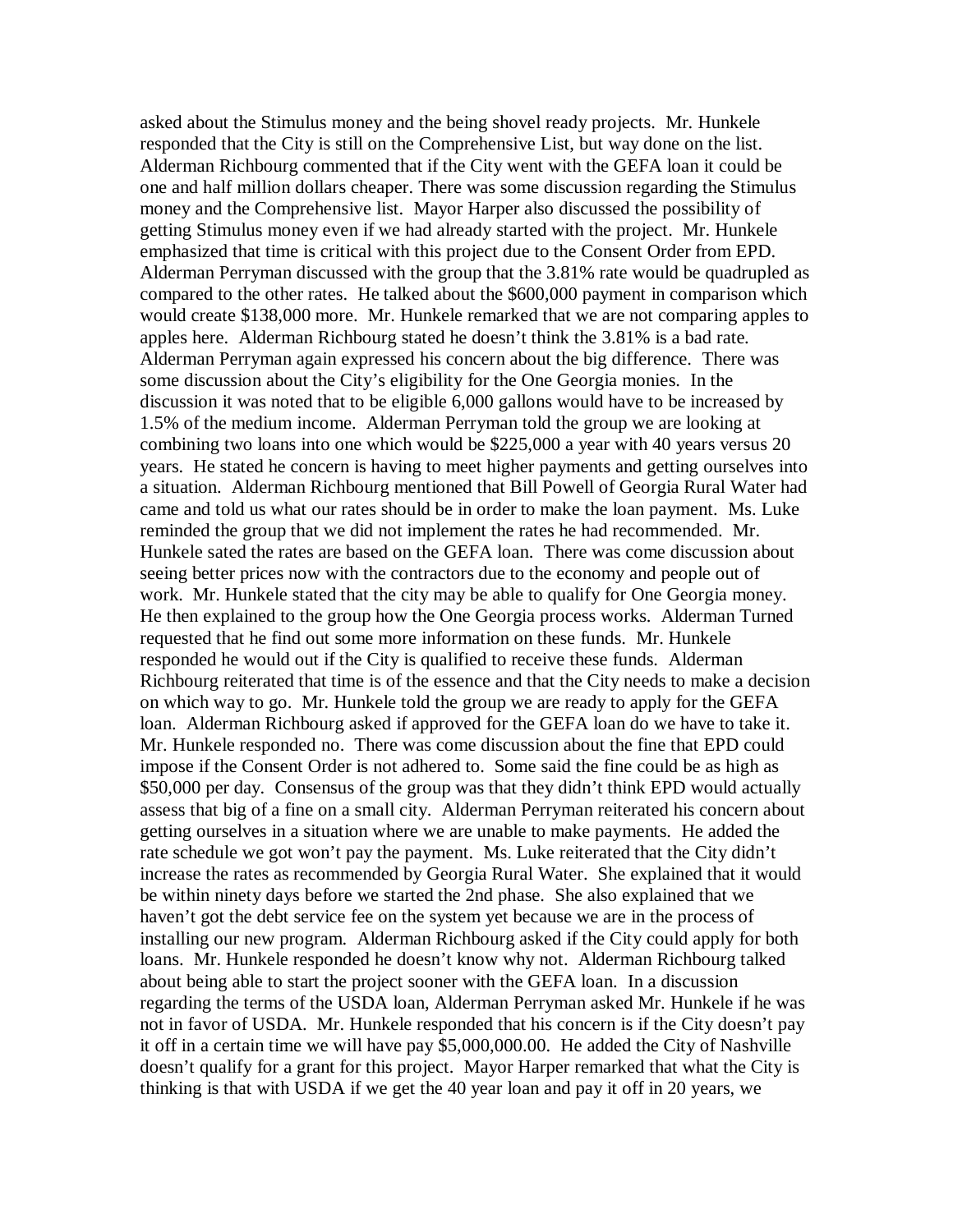would only be paying \$50,000 more. He added that we need to get something going. Attorney Moore commented that he has great confidence in Pete Maye in that he can negotiate with EPD on the Consent Order. He also commented about the difference in the pay out. Alderman Richbourg asked if approved for the loan how long would it be good for. Mr. Hunkele responded he doesn't know. He explained to the group about a financial restructuring program should the City fall on hard times. Alderman Richbourg made a motion seconded by Alderman Stalnaker to apply for the GEFA loan for \$6.4 million for 20 years at 3.81% with a 1% closing cost and to revisit it. The motion also included to proceed with the advertising for the USDA loan for the same amount with a 2.75% interest rate for 20 years with a 1% at the end. Alderman Perryman wanted clarification that the proposal is to apply for the GEFA loan and revisit it. Alderman Richbourg responded that the City could proceed with running the ad for USDA (which has to run for 60 days) and once the loan applications come back approved we could come back and vote on choosing which one we want to go with. He added at least we can get the application process going. Alderman Turner stated he thinks it will be better for us to wait until we talk to Pete Maye. Mr. Hunkele commented that Mr. Maye would favor the GEFA loan. Mayor Harper told the group that we need to get the ball rolling on this. Following these remarks the motion was carried unanimously.

# REPORTS

3. CITY MANAGER/FINANCE DIRECTOR'S REPORT – Ms. Luke stated she had nothing to report.

4 CITY ATTORNEY'S REPORT Attorney Moore commented on the new fines for the Police Department that the Chief had introduced at the last Council Meeting. He stated that at some point we need for the Council to ratify this and run a notice regarding them.

He informed the group that he has re-worked the Griffin Waste contract. He discussed briefly the addition made to the contract. He told the group that he e-mailed Kevin Griffin the revised one but as of this date he has not heard back from him.

He noted that a correction needs to be made in the main minutes under the City Attorney Report section where it was stated that "The motion passed with Alderman Retterbush abstaining from the vote due to he is involved with the testing of the wells. He said this statement is in error since Alderman Retterbush has nothing to do with the testing. He stated that Alderman Retterbush was disclosing the fact that he is an employee with RSI.

## 5. DEPARTMENT HEADS' REPORT

Dawn Morrison, Better Hometown Director, informed the group that the 7 and 8 years old baseball team has won the State Championship. She added that the 13 and 14 years old had won as well. She told the group that the County Commissioners are going to recognize them. She informed the group that a parade is being planned for the first Thursday, August 6th, in recognition of all athletes.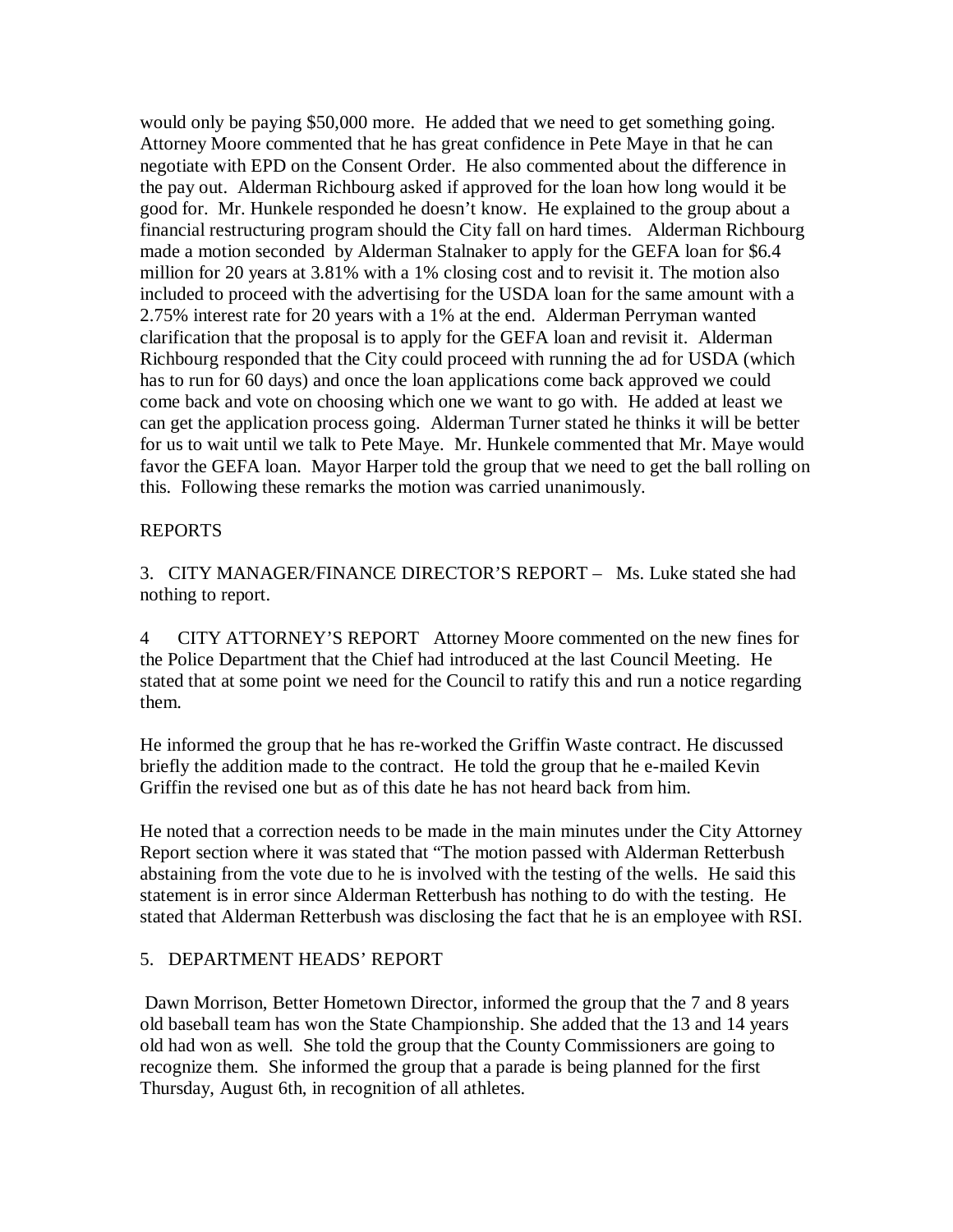She informed the group that a new business named Mike's Upholstery Shop has opened up next to the Berrien Press. She listed the various types of services he offers. She encouraged support of this new business.

Ms. Morrison told the group she has some good news and some bad news. The good news is that Val-Tech is coming to Nashville. The bad news is that they aren't going to be located downtown. They will be located at the old Primary School. She stated they will be coming in September or October. She told the group that she has checked with the architect and the cost of redoing the building on the square would be \$700,000. She said with them going to locate at the Primary School the cost would be minimal.

She informed the group that she hasn't heard anything on the parking lot project located next to Pearl's.

She informed the group that she had received her "Dear John" letter from Ms. Luke regarding the budget cut for Better Hometown. She told the group that she is scheduled to work 20 hours a week but puts in 30 hours. She said her pay was cut when she came back to work with Better Hometown. She added that with the proposed cut she doesn't know if it will pay her taxes and wages. She informed the group that there are three businesses downtown that are teetering on closing. She said she has not informed her board of the letter, but she knows they will want to come and talk to the Mayor and Council at the next meeting. She informed the group that her salary does not make up the total donation.

## PUBLIC COMMENTS/GENERAL COMMENTS FROM COUNCIL

Alderman Turner informed the group that the Southeast Georgia RDC has been gobbled up by South Georgia RDC of which John Leonard will be the Executive Director. He also informed the group that Lace Futch will be retiring in the near future.

Alderman Turner also informed the group that he has been receiving complaints about the wheelchairs not being in compliance with the Ordinance from individuals who operate Golf Carts. He said this is dangerous. He added he doesn't know if the Wheelchair operators have been notified about the requirements under the new Ordinance.

Alderman Richbourg pointed out that if the City paid \$19.3 million on the USDA loan over 40 years @ 2.75% we would be saving a little over \$3 million with the GEFA loan of \$15.9 million @ 3.81% for 20 years.

Alderman Perryman expressed thanks to Ms. Dawn Morrison for the program she put on Sunday afternoon.

## EXECUTIVE SESSION